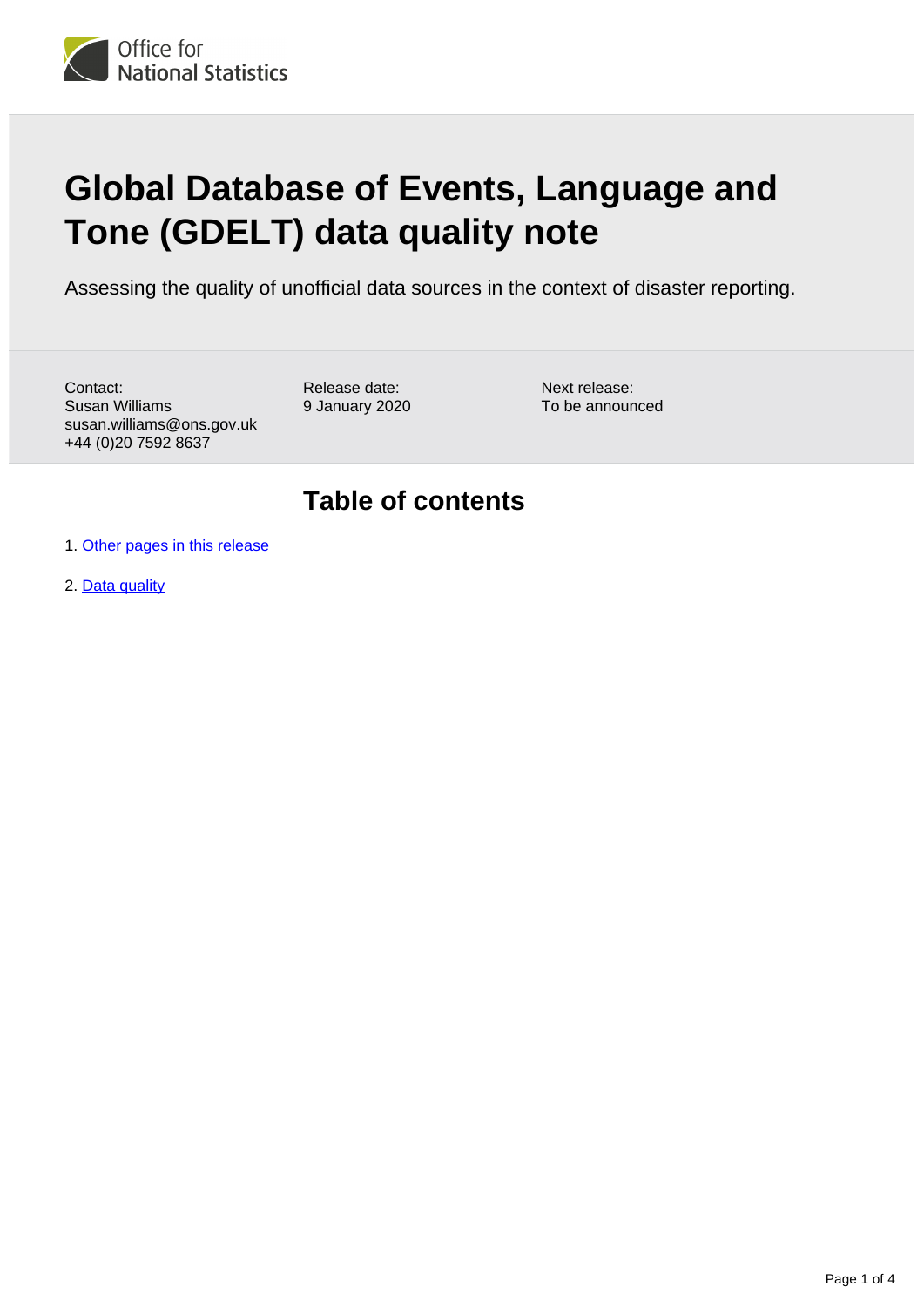## <span id="page-1-0"></span>**1 . Other pages in this release**

This release is split into an article and two accompanying notes.

This Data quality note addresses some of the more general quality questions relevant to the use of unofficial data sources in the context of disaster reporting.

The other pages are:

- a main [Article](https://www.ons.gov.uk/peoplepopulationandcommunity/birthsdeathsandmarriages/deaths/methodologies/explorationoftheglobaldatabaseofeventslanguageandtonegdeltwithspecificapplicationtodisasterreporting), which presents the findings of the investigation and discusses GDELT data potential, limitations and quality, and outlines suggestions for additional research and different applications
- an [Appendix,](https://www.ons.gov.uk/peoplepopulationandcommunity/birthsdeathsandmarriages/deaths/methodologies/globaldatabaseofeventslanguageandtonegdeltappendix) which provides technical details for using GDELT data, including an overview of data access options, relevant databases, main variables, and examples of inaccuracies discovered in the data that should be considered when using GDELT

# <span id="page-1-1"></span>**2 . Data quality**

### **Suitability of using a non-official data source**

This data will most likely not be considered a source of robust data. It could potentially provide estimates of the scale of an event of interest, or add information in combination with other data sources.

There are alternative official UK data sources that could be used instead of the Global Database of Events, Language and Tone [\(GDELT](https://www.gdeltproject.org/)) data to report on numbers of deaths, but not numbers of missing persons and directly affected persons by disasters. There are official mortality statistics that could be used to calculate numbers of deaths attributed to disasters. However, this data is often not available until two years after an event.

The global disaster database **[EM-DAT](https://www.emdat.be/database)** provides estimates of lost lives and number of people affected, as well as economic losses associated with a disaster (see [Appendix](https://www.ons.gov.uk/peoplepopulationandcommunity/birthsdeathsandmarriages/deaths/methodologies/globaldatabaseofeventslanguageandtonegdeltappendix#known-disaster-databases) for more details). However, the criteria for a disaster to be listed on EM-DAT mean that smaller disasters are not included and EM-DAT's quality assurance process means that figures are often missing where data quality standards are not high enough.

With respect to economic loss figures, official sources generally only provide detailed loss analyses for large or severe catastrophes.

The main value of the GDELT data lies in:

- its timeliness (updated every 15 minutes)
- its coverage across the globe
- its coverage of small-scale events

As such, GDELT might contribute to: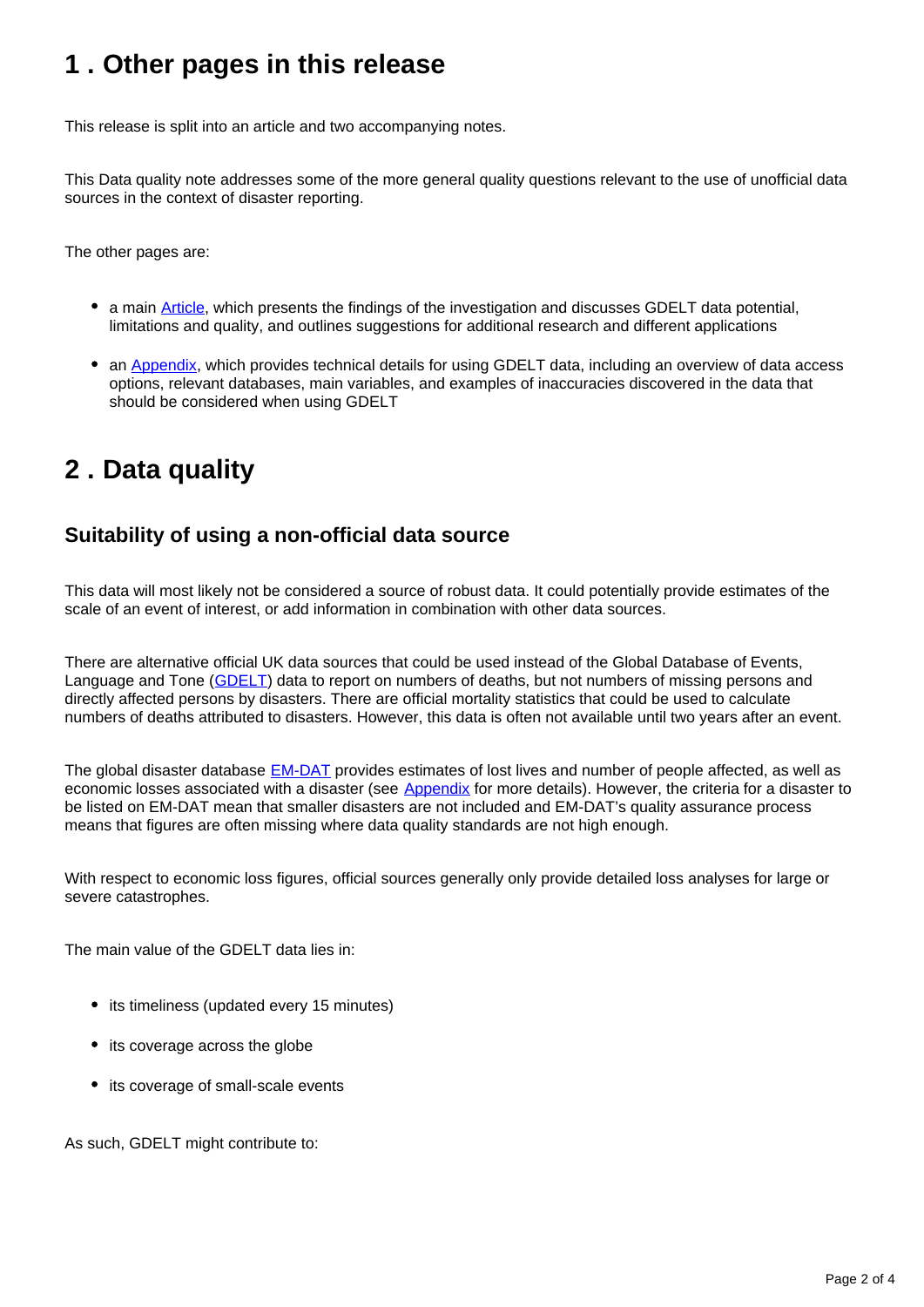- more timely estimates of a disaster's magnitude, which can be updated once official figures are available
- estimates of disaster consequences in geographical areas with limited or no official data on mortality
- information about small-scale events that might only be reported in local news outlets

#### **Research context**

The GDELT project is set up as not-for-profit, but is supported by Google. The initiator of the GDELT project is [Kalev Leetaru](https://www.kalevleetaru.com/), an entrepreneur and Media Fellow at the RealClearFoundation, and a Senior Fellow at the George Washington University Center for Cyber and Homeland Security. He is a former Yahoo! Fellow in Residence of International Values, Communications Technology and the Global Internet at Georgetown University's Edmund A. Walsh School of Foreign Service and was a 2015 to 2016 Google Developer Expert for Google Cloud Platform.

Western media, and in particular US media, seems to be overrepresented in GDELT, and a Western reporting perspective potentially introduces bias to the overall way of event reports.

#### **Quality assurance**

It is unclear whether any specific quality assurance mechanisms are built into the GDELT data collection and processing process. GDELT should still be considered an experimental project. Only one of the algorithms that extract and compile the data is described in detail, making it impossible to reconstruct the process of data extraction from individual news articles. While the GDELT's Global Knowledge Graph (GKG) data selection process is theoretically clear (that is, extracting all data within a set of categories from a news article), the process for the GDELT events database involves aggregation of individual news articles into events, adding a further layer of unexplained complexity.

Comparisons with other data sources would be useful. Initial comparisons with EM-Dat data on UK disasters in December 2015 showed consistency with respect to the presence of events and the locations of these events. Figures on mortality or people affected could not be extracted from GDELT yet, so comparisons with EM-DAT figures are outstanding.

#### **Relevance**

The data is collected at the very high frequency of every 15 minutes, allowing for very timely data. Coverage is broad, including many British news outlets as well as smaller local papers. While the coverage is extensive, there is a bias towards Western media, with US media being particularly overrepresented.

The data that are of interest to the Sustainable Development Goals (SDG) target indicators of interest is not explicitly collected and as such cannot easily be extracted from GDELT.

#### **Accuracy**

There are significant concerns about the data quality of GDELT.

Firstly, there are general quality issues regarding figures reported in the news media which GDELT draws upon. On the one hand, news reporting around disasters can be biased (for example, to mobilise more emergency aid) and on the other hand, figures often evolve over time as the disaster conditions change.